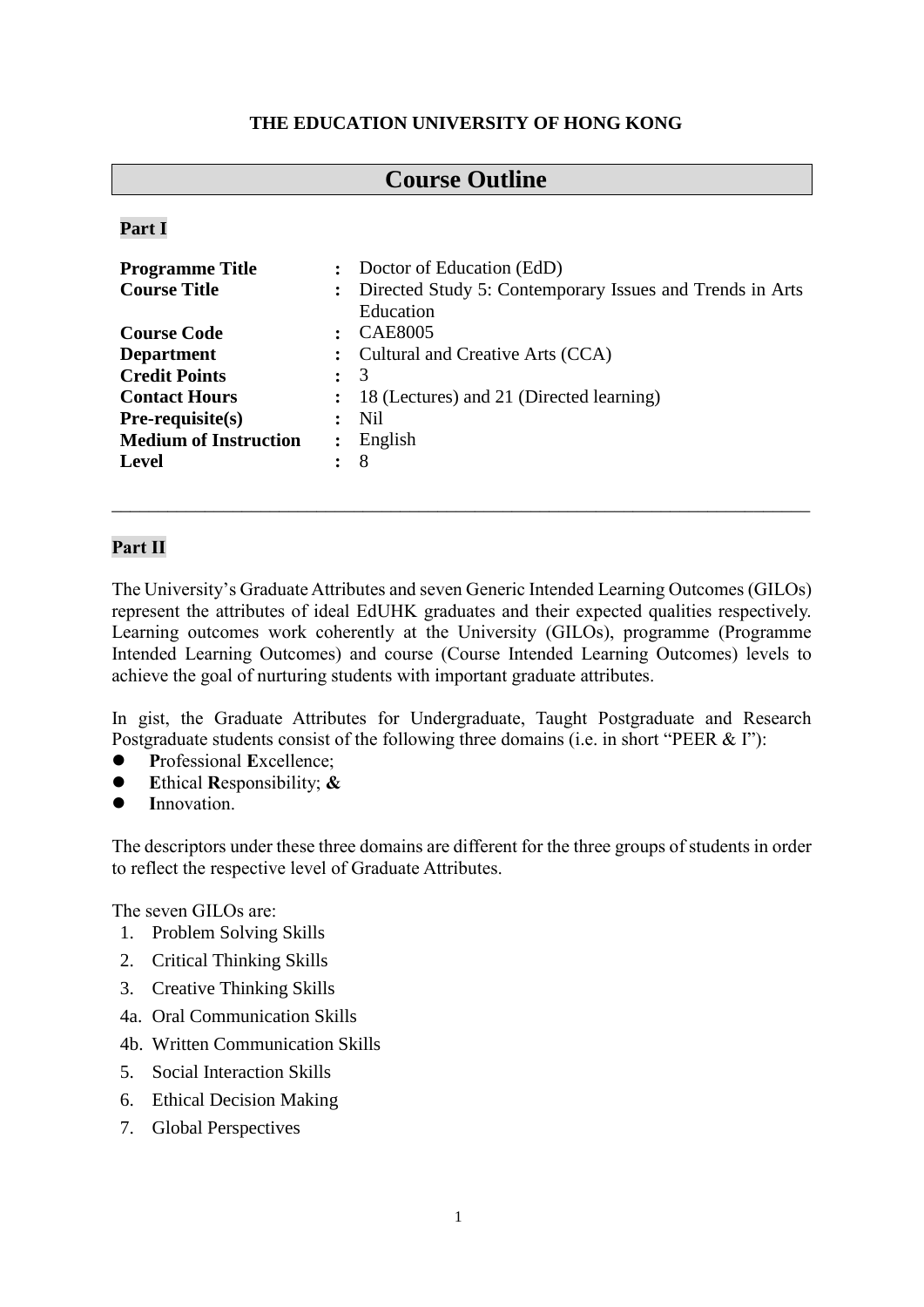### **1. Synopsis**

The paradigm shifts presently occurring within arts and arts education can be regarded as meaningful responses to the rapid socio-cultural and educational changes taking place in contemporary society. Throughout the history of arts education, each major change in the paradigm not only reflects the conceptual and pedagogical change in arts teaching and learning, it also reflects the urgent needs of our society. This course aims to critically examine contemporary issues, trends, and socio-cultural contexts of arts education from global and local perspectives. The course provides opportunities for candidates to investigate these issues and trends from both theoretical and practical perspectives. Key issues such as arts paradigm and pedagogical change for the 21st century, visual culture, music matters, social reconstruction, arts and community, and postmodern arts education will be explored.

# **2. Course Intended Learning Outcomes (CILOs)**

*Upon successful completion of this course, students should be able to:* 

- $C I L O<sub>1</sub>$  identify the key issues regarding contemporary arts curriculum from the local and global perspective;
- CILO2 compare, analyse, and interpret the contemporary theoretical frameworks of arts curriculum; and
- $\text{CHO}_3$  critically examine the research studies in contemporary issues and trends in arts education.

| <b>Course Content</b>                              | <b>CILOs</b>                    | <b>Suggested Teaching &amp;</b> |
|----------------------------------------------------|---------------------------------|---------------------------------|
|                                                    |                                 | <b>Learning Activities</b>      |
| Arts paradigm and pedagogical shifts: Place of     | C <sub>1, 2</sub>               | Group discussion,               |
| the arts education in the socio-cultural context   |                                 | assignments and readings        |
| Reconceptualising the curriculum content and       | C <i>LO</i> <sub>1,2</sub>      | Group discussion,               |
| context to suit the 21st century                   |                                 | assignments and readings        |
| Major contemporary theoretical frameworks of       | C <i>LO</i> <sub>2,3</sub>      | Group discussion,               |
| visual arts curriculum from the local and global   |                                 | assignments and readings        |
| perspective.                                       |                                 |                                 |
| Compare, analyse, and interpret major              | C <sub>L</sub> O <sub>2,3</sub> | Group discussion,               |
| contemporary trends in visual arts education       |                                 | assignments and readings        |
| Critical review and reflect on research studies in | C <sub>2.3</sub>                | Group discussion,               |
| contemporary issues and trends in arts             |                                 | assignments and readings        |
| education                                          |                                 |                                 |

### **3. Content, CILOs and Teaching & Learning Activities**

#### **4. Assessment**

|                                                      | <b>Assessment Tasks</b>                                  | <b>Weighting</b> | <b>CILOs</b>    |
|------------------------------------------------------|----------------------------------------------------------|------------------|-----------------|
|                                                      |                                                          | (%)              |                 |
| a.                                                   | Critical review on the conceptual and pedagogical        | 80%              | $CLO_{1,2}$ & 3 |
|                                                      | change in contemporary arts teaching and learning,       |                  |                 |
| including the issues (40%) fundamental underpinnings |                                                          |                  |                 |
|                                                      | $(20\%)$ and practices $(20\%)$ (max. 5000 words)        |                  |                 |
|                                                      | b. Seminar presentation of review paper highlighting the | 20%              | $CLO_{1,2,8,3}$ |
|                                                      | contemporary issues and trends in arts education.        |                  |                 |

### **5. Required Text(s)**

Nil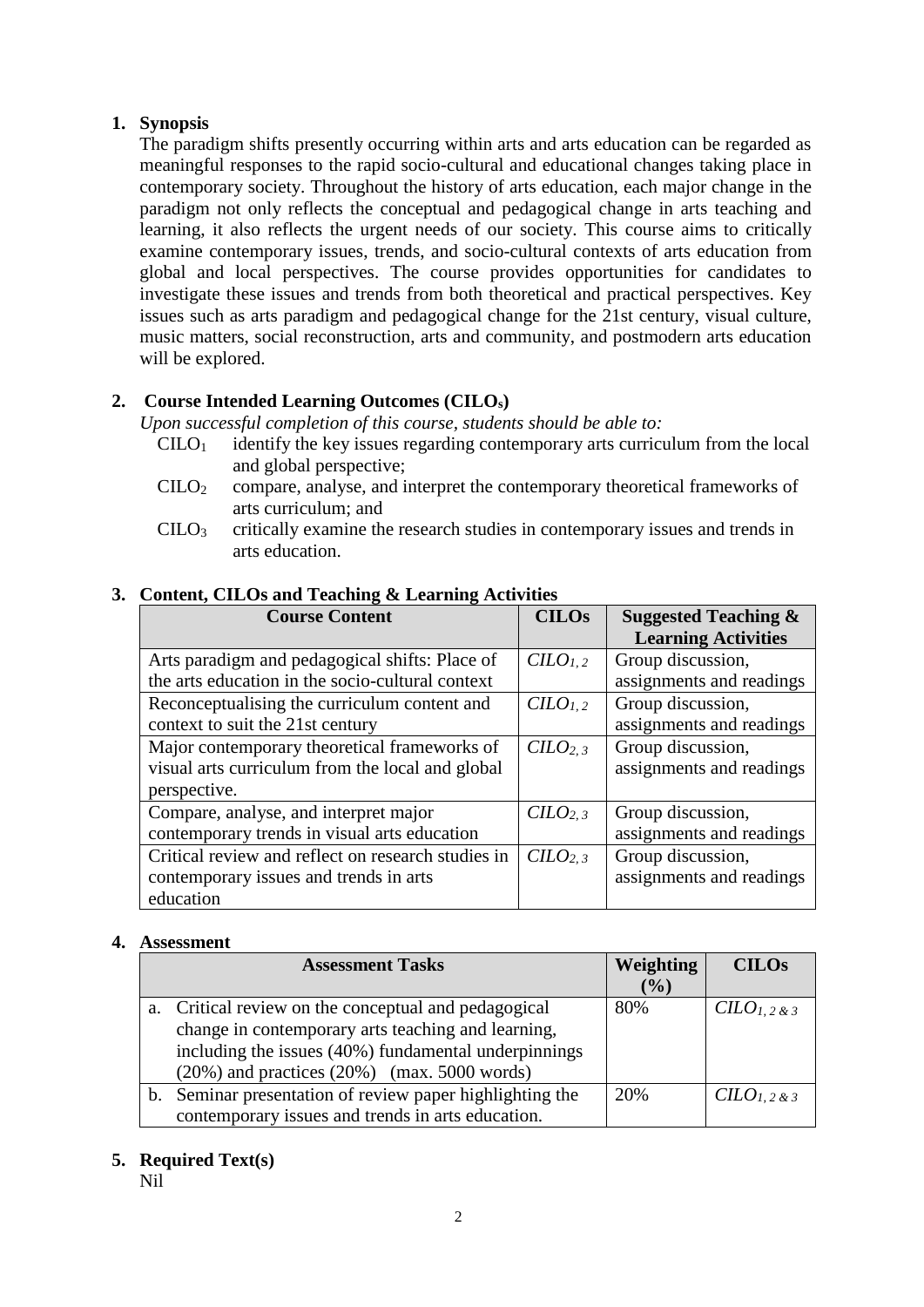#### **6. Recommended Readings**

- Barrett, M. (Ed.). (2014). *Collaborative creative thought and practice in music*. Surrey, UK: Ashgate Publishing Ltd.
- Bowman, W. D. (1998). *Philosophical perspectives on music*. New York: Oxford University Press.
- Bray, M., Adamson, B., & Mason, M. (2007). *Comparative education research approaches and methods.* Hong Kong and Dordrecht: CERC and Springer.
- Clark, R. (1996). *Art education: Issues in postmodernist pedagogy*. Reston, VA: The National Art Education Association.
- Davies, S. (2001). *Musical works and performances: A philosophical exploration*. Oxford, UK: Oxford University Press.
- Day, M., & Eisner, E. W. (2004). *Handbook of research and policy in art education*. Mahwah, NJ: Lawrence Erlbaum Associates, Publishers.
- De la Fuente, E. (2009). *Twentieth-century music and the sociology of modern culture*. New York: Routledge.
- Deutsch, D. (1998). *The psychology of music* (2nd Ed.). New York: Academic Press.
- Dorn, C. M. (1994). *Thinking in art: A philosophical approach to art education*. Reston, VA: The National Art Education Association.
- Froehlich, H. C. (2007). *Sociology for music teachers: Perspectives for practice*. Prentice Hall.
- Efland, A., Freedman, K., & Stuhr, P. (1996). *Post-modern art education: An approach to curriculum*. Reston, VA: The National Art Education Association.
- Emery, L. (Ed.). (2002). *Teaching art in a postmodern world: Theories, teacher reflections and interpretive frameworks*. Australia: Common Ground Publishing.
- Freedman, K. (2003). Teaching visual culture: Curriculum, aesthetics, and the social life of art. New York: Teachers College Press.
- Gaudelius, Y., & Speirs, P. (2003). *Contemporary issues in art education*. Upper Saddle River, NJ: Prentice Hall.
- Hallam, S. (2009). *Oxford handbook of music psychology.* New York: Oxford University Press.
- Harrison, S. D. (2008). *Masculinities and music: Engaging men and boys in making music*. Newcastle, UK: Cambridge Scholars Press.
- Leong, S. (2011). Creativity and the arts in Chinese societies. In J. Sefton-Green, P. Thomson, K. Jones, & L. Bresler. (Eds.). *International Handbook of Creative Learning* (pp. 54-62). New York & Oxford: Routledge.
- Leong, S. (2011). Navigating the emerging futures in music education. *Journal of Music, Technology and Education, 4*(2-3), 233-244.
- Leong, S. & Leung, B. W. (Eds.). (2013). *Creative arts in education and culture*: *Perspectives from Greater China*. Dordrecht, The Netherlands: Springer.
- Leong, S. (2014). Community-based arts and education in partnership: Possibilities and challenges. In M. Fleming, L Bresler, J. O'Toole (Eds.), *International Handbook of Arts and Education*. Oxford, UK: Routledge
- Malloch, S., & Trevarthen, C. (Eds.). (2008). *Communicative musicality: Exploring the basis of human companionship*. New York: Oxford University Press.
- Sloboda, J. (2005). *Exploring the musical mind: Cognition, emotion, ability, function*. New York: Oxford University Press.
- Thielemann, S. (2002). *The spirituality of music*. New Delhi: APH Publishing Corporation. Walker, S. R. (2001). *Teaching meaning in artmaking*. Worcester: Davis.